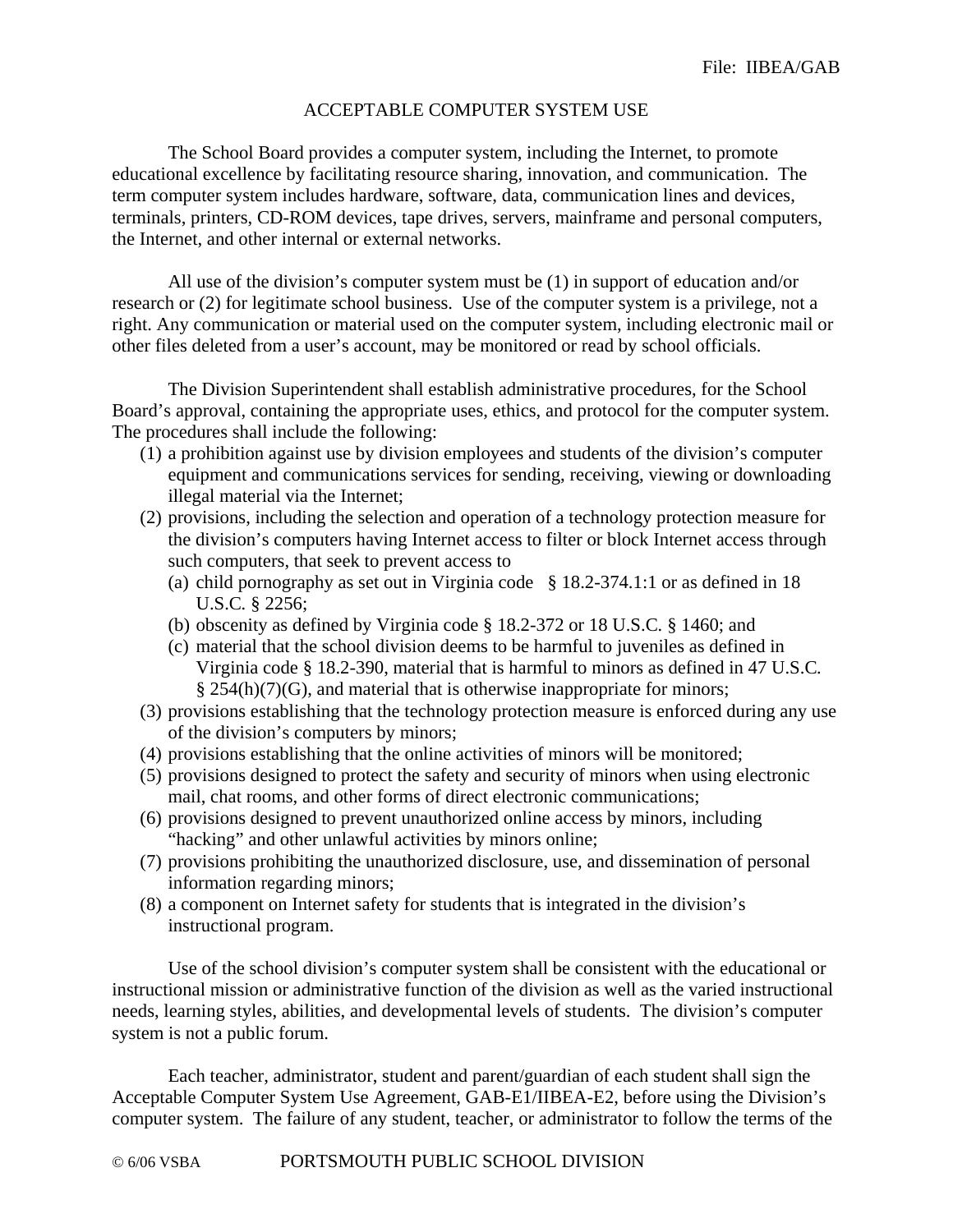Agreement, this policy or accompanying regulation may result in loss of computer system privileges, disciplinary action, and/or appropriate legal action.

 The School Board is not responsible for any information that may be lost, damaged, or unavailable when using the computer system or for any information retrieved via the Internet. Furthermore, the School Board will not be responsible for any unauthorized charges or fees resulting from access to the computer system.

 The Division Superintendent shall submit to the Virginia Department of Education this policy and accompanying regulation biennially.

**\_\_\_\_\_\_\_\_\_\_\_\_\_\_\_\_\_\_\_\_\_\_\_\_\_\_\_\_\_\_\_\_\_\_\_\_\_\_\_\_\_\_\_\_\_\_\_\_\_\_\_\_\_\_\_\_\_\_\_\_\_\_\_\_\_\_\_\_\_\_\_ \_\_\_\_\_\_\_\_\_\_\_\_\_\_\_\_\_\_\_\_\_\_\_\_\_\_\_\_\_\_\_\_\_\_\_\_\_\_\_\_\_\_\_\_\_\_\_\_\_\_\_\_\_\_\_\_\_\_\_\_\_\_\_\_\_\_\_\_\_\_\_** 

Adopted: July 6, 2006

Legal Refs: 18 U.S.C*.* §§ 1460, 2256. 47 U.S.C*.* § 254.

> *Code of Virginia*, 1950, as amended, §§ 18.2-372, 18.2-374.1:1, 18.2-390, 22.1- 70.2, and 22.1-78.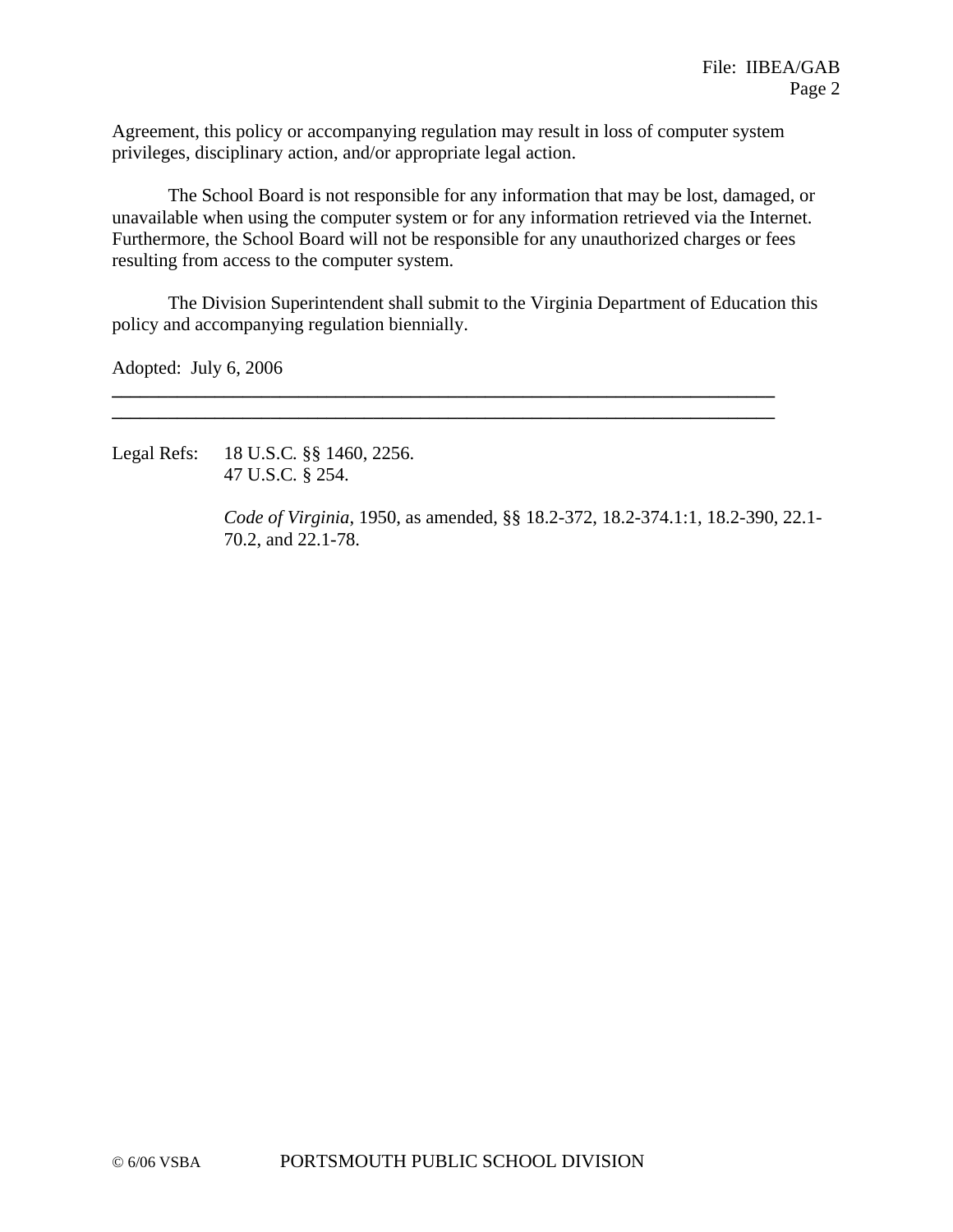## ACCEPTABLE COMPUTER SYSTEM USE

All use of the Portsmouth City School Division's computer system shall be consistent with the School Board's goal of promoting educational excellence by facilitating resource sharing, innovation and communication. The term computer system includes hardware, software, data, communication lines and devices, terminals, printers, CD-ROM devices, tape drives, servers, mainframe and personal computers, the Internet and any other internal or external network.

## **Computer System Use-Terms and Conditions**:

1. **Acceptable Use.** Access to the Division's computer system shall be (1) for the purposes of education or research and be consistent with the educational objectives of the Division or (2) for legitimate school business.

2. **Privilege.** The use of the Division's computer system is a privilege, not a right.

3. **Unacceptable Use.** Each user is responsible for his or her actions on the computer system. Prohibited conduct includes:

- using the network for any illegal activity, including violation of copyright or other contracts, or transmitting any material in violation of any federal, state or local law.
- sending, receiving, viewing or downloading illegal material via the computer system.
- unauthorized downloading of software.
- downloading copyrighted material for unauthorized use.
- using the computer system for private financial or commercial gain.
- wastefully using resources, such as file space.
- gaining unauthorized access to resources or entities.
- posting material authorized or created by another without his or her consent.
- using the computer system for commercial or private advertising.

(continued)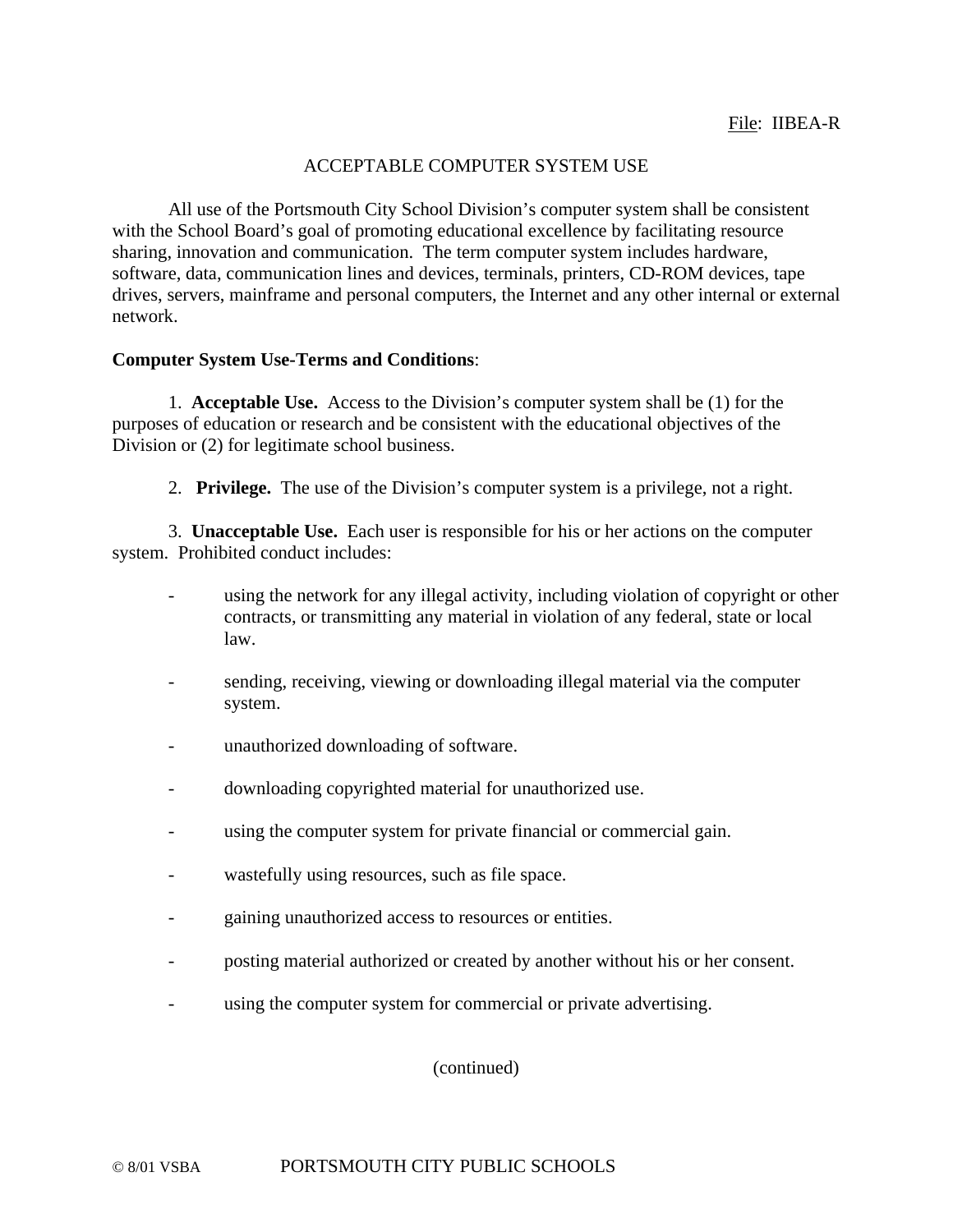- submitting, posting, publishing or displaying any obscene, profane, threatening, illegal or other inappropriate material.
- using the computer system while access privileges are suspended or revoked.
- vandalizing the computer system, including destroying data by creating or spreading viruses or by other means.

4. **Network Etiquette.** Each user is expected to abide by generally accepted rules of etiquette, including the following:

- Be polite.
- Users shall not forge, intercept or interfere with electronic mail messages.
- Use appropriate language. The use of obscene, lewd, profane, threatening or disrespectful language is prohibited.
- Users shall not post personal contact information about themselves or others.
- Users shall respect the computer system's resource limits.
- Users shall not post chain letters or download large files.
- Users shall not use the computer system to disrupt others.
- Users shall not read, modify or delete data owned by others.

5. **Liability.** The School Board makes no warranties for the computer system it provides. The School Board shall not be responsible for any damages to the user from use of the computer system, including loss of data, non-delivery or missed delivery of information, or service interruptions. The School Division denies any responsibility for the accuracy or quality of information obtained through the computer system. The user agrees to indemnify the School Board for any losses, costs or damages incurred by the School Board relating to or arising out of any violation of these procedures.

6. **Security.** Computer system security is a high priority for the school division. If any user identifies a security problem, the user shall notify the building principal or system administrator immediately. All users shall keep their passwords confidential and shall follow computer virus protection procedures.

7. **Vandalism.** Intentional destruction of any part of the computer system through creating or downloading computer viruses or by any other means is prohibited.

8. **Charges.** The School Division assumes no responsibility for any unauthorized charges or fees as a result of using the computer system, including telephone or long-distance charges.

(continued)